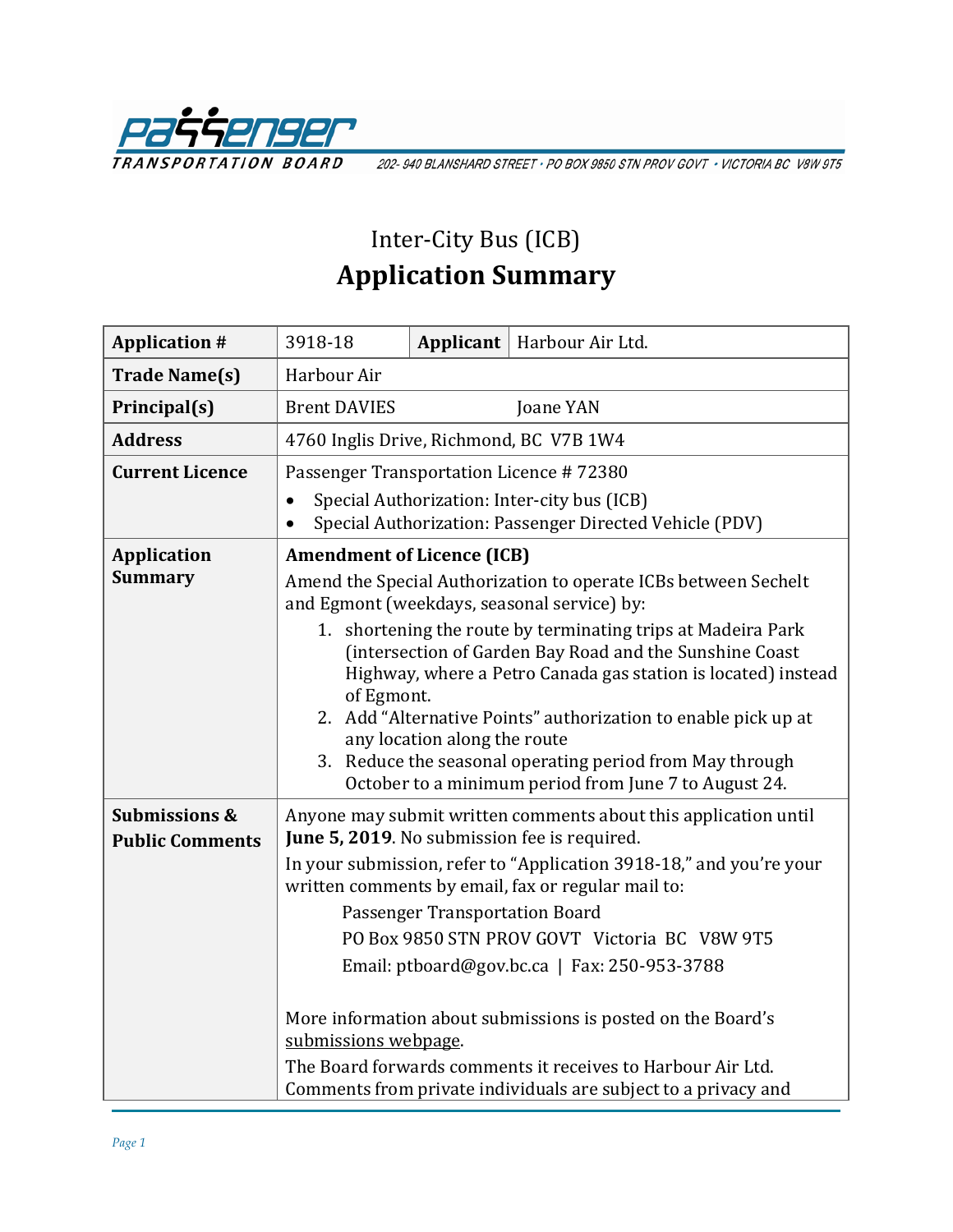|                  | confidentiality undertaking that Harbour Air Ltd. made with the<br>Passenger Transportation Board.                                                                                                                                                                                                                                                                                                                   |  |
|------------------|----------------------------------------------------------------------------------------------------------------------------------------------------------------------------------------------------------------------------------------------------------------------------------------------------------------------------------------------------------------------------------------------------------------------|--|
| <b>More Info</b> | Proposal details (including proposed terms and conditions of licence<br>respecting ICBs) are set out in the <b>Appendix</b> to this application<br>summary.                                                                                                                                                                                                                                                          |  |
|                  | For public notice purposes, application summaries and decisions are<br>published in the Board's Weekly Bulletin. For convenience,<br>documents for recent ICB applications are also listed on the Board's<br>bus application webpage.                                                                                                                                                                                |  |
| Applicant's      | Text supplied by the applicant:                                                                                                                                                                                                                                                                                                                                                                                      |  |
| <b>Rationale</b> | To ensure the Sechelt Shuttle continues we request a reduction<br>of service in the areas that are least effective in servicing the<br>community, and instead optimize our best used portion of our<br>route. This is best done by the following two reductions: a) the<br>bulk of bookings over the past two seasons were from Madeira<br>Park; and b) our numbers are greatly reduced during May and<br>September. |  |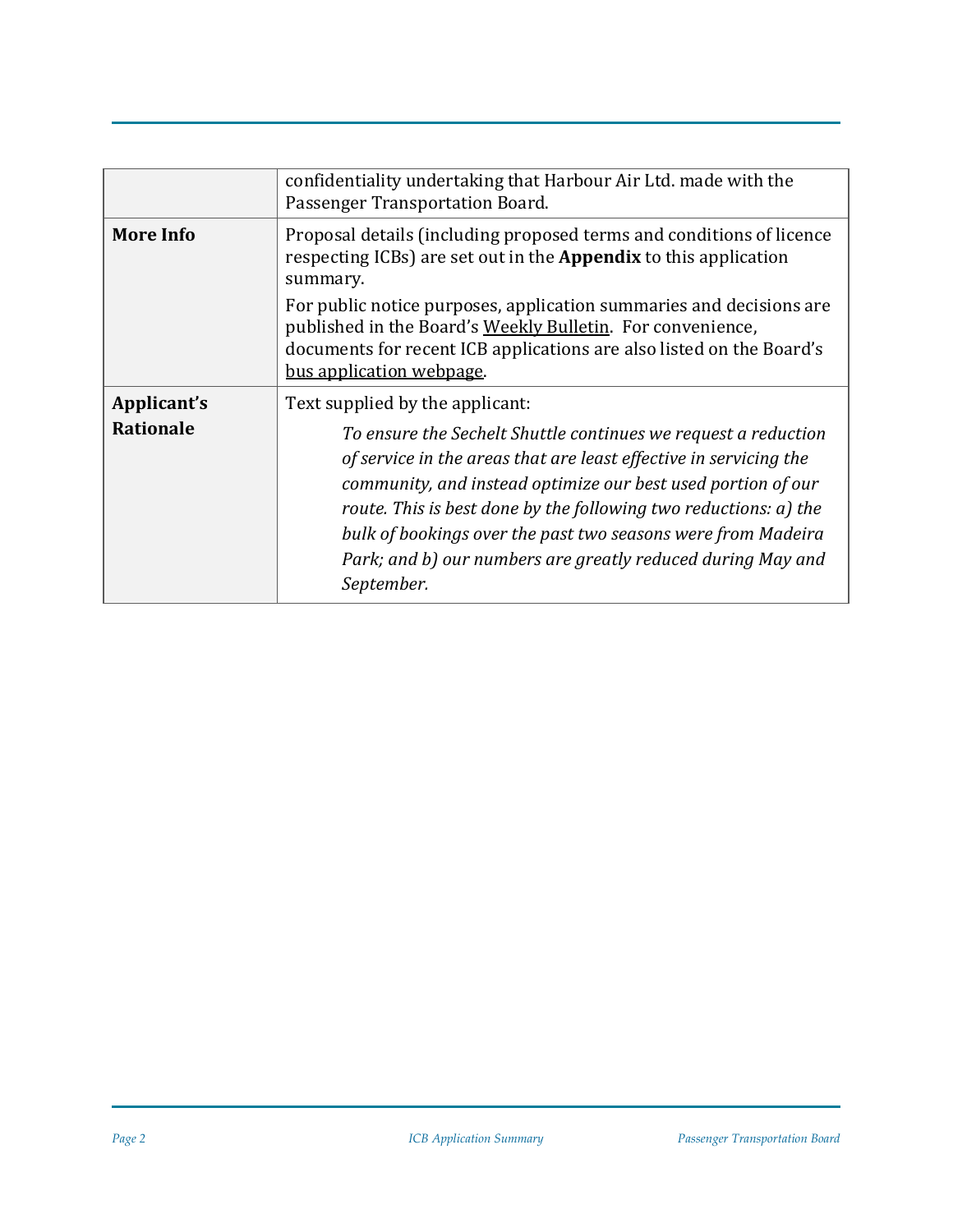## **Appendix**

## **Terms and Conditions Proposed by the Applicant**

The applicant seeks Passenger Transportation (PT) Board approval to operate inter-city buses under Special Authorization with terms and conditions set out in this appendix. Green text shows additions. Red strikethrough shows deletions.

| <b>PARTI</b>                              |                                                                                                                                                                                                                                                                                   |  |  |  |  |
|-------------------------------------------|-----------------------------------------------------------------------------------------------------------------------------------------------------------------------------------------------------------------------------------------------------------------------------------|--|--|--|--|
| <b>Special</b><br><b>Authorization:</b>   | <b>Inter-City Bus (ICB)</b>                                                                                                                                                                                                                                                       |  |  |  |  |
| <b>Terms &amp; Conditions</b>             |                                                                                                                                                                                                                                                                                   |  |  |  |  |
| <b>Services</b>                           |                                                                                                                                                                                                                                                                                   |  |  |  |  |
| Service                                   | Transportation of passengers must be provided to and from each<br>route point on a scheduled basis according to the minimum<br>frequency that is set for the authorized route.                                                                                                    |  |  |  |  |
| Schedule                                  | The licence holder must publish, in a manner accessible to the<br>general public, a schedule for each route with the time and<br>location of each stop, and must carry in each vehicle a copy of the<br>schedule that the vehicle is following.                                   |  |  |  |  |
| <b>Seasonal Operation</b>                 | Each year, service must:<br>4. start on a day in May,<br>2. cease operation on a day in October,<br>3. from the start date required under #1 (above), continue to<br>operate according to the daily minimum for this route until<br>the cessation date required under #2 (above). |  |  |  |  |
| <b>Seasonal Service</b><br><b>Minimum</b> | At a minimum, regular scheduled service must be provided from<br>June 7 to August 24.                                                                                                                                                                                             |  |  |  |  |
| <b>Alternative Points</b>                 | The licence holder may pick up or drop off passengers at any<br>location, municipality or unincorporated area that is between the<br>terminating points and along the highway corridor(s) of the inter-<br>city bus route(s) below.                                               |  |  |  |  |
| Route 1 of 1                              |                                                                                                                                                                                                                                                                                   |  |  |  |  |
| <b>Terminating Point 1:</b>               | <b>District of Sechelt</b>                                                                                                                                                                                                                                                        |  |  |  |  |
| <b>Terminating Point 2:</b>               | <b>Egmont-Madeira Park (Sunshine Coast Highway at</b><br><b>Garden Bay Road)</b>                                                                                                                                                                                                  |  |  |  |  |
| Corridor:                                 | <b>Sunshine Coast Highway</b>                                                                                                                                                                                                                                                     |  |  |  |  |